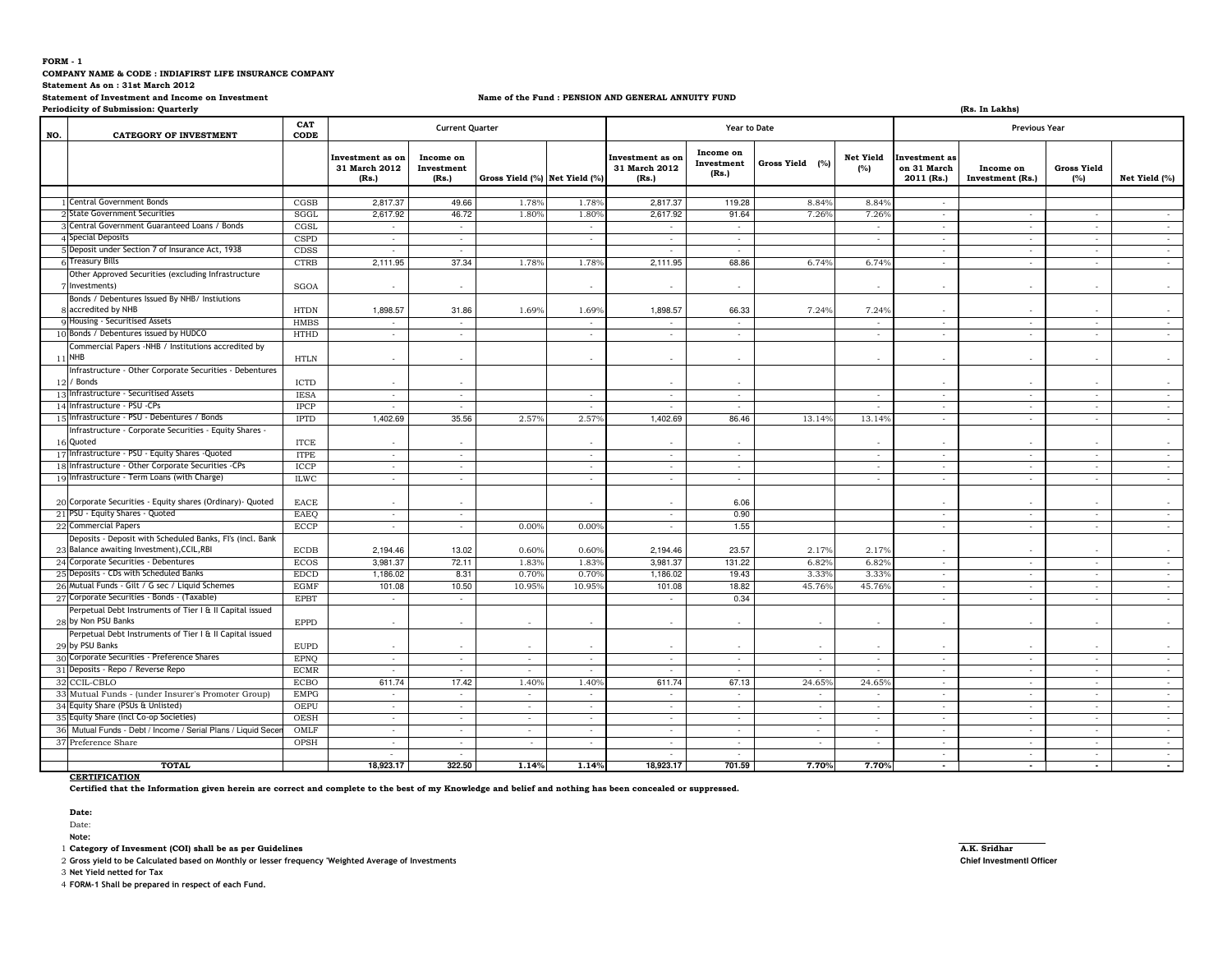#### **FORM - 1 COMPANY NAME & CODE : INDIAFIRST LIFE INSURANCE COMPANY Statement As on : 31st March 2012 Statement of Investment and Income on InvestmentPeriodicity of Submission: Quarterly**

**Name of the Fund : LIFE FUND**

| <b>Periodicity of Submission: Quarterly</b><br>(Rs. In Lakhs)                                           |             |                                            |                                  |                          |                          |                                            |                               |                               |                          |                                                   |                               |                           |               |
|---------------------------------------------------------------------------------------------------------|-------------|--------------------------------------------|----------------------------------|--------------------------|--------------------------|--------------------------------------------|-------------------------------|-------------------------------|--------------------------|---------------------------------------------------|-------------------------------|---------------------------|---------------|
| NO.<br><b>CATEGORY OF INVESTMENT</b>                                                                    | CAT<br>CODE |                                            |                                  | <b>Current Quarter</b>   |                          |                                            | Year to Date                  |                               |                          | <b>Previous Year</b>                              |                               |                           |               |
|                                                                                                         |             | Investment as on<br>31 March 2012<br>(Rs.) | Income on<br>Investment<br>(Rs.) | Gross Yield (%)          | Net Yield (%)            | Investment as on<br>31 March 2012<br>(Rs.) | Income on<br>Investment (Rs.) | Gross Yield (%) Net Yield (%) |                          | <b>Investment</b> as<br>on 31 March<br>2011 (Rs.) | Income on<br>Investment (Rs.) | <b>Gross Yield</b><br>(%) | Net Yield (%) |
| 1 Central Government Bonds                                                                              | CGSB        | 2.962.95                                   | 50.93                            | 1.20%                    | 1.20%                    | 2.962.95                                   | 283.26                        | 6.89%                         | 6.89%                    | 5.541.36                                          | 359.22                        | 6.05%                     | 6.05%         |
| <b>State Government Securities</b>                                                                      | SGGL        | 1,219.57                                   | 20.90                            | 1.73%                    | 1.73%                    | 1,219.57                                   | 81.75                         | 6.93%                         | 6.93%                    | 1,222.13                                          | 52.47                         | 8.97%                     | 8.97%         |
| Central Government Guaranteed Loans / Bonds                                                             | CGSL        |                                            | $\sim$                           |                          | $\sim$                   |                                            | $\sim$                        |                               | $\overline{\phantom{a}}$ |                                                   | $\sim$                        | $\sim$                    | $\sim$        |
| 4 Special Deposits                                                                                      | <b>CSPD</b> | $\sim$                                     | $\sim$                           |                          | $\sim$                   | $\sim$                                     | $\sim$                        |                               | $\sim$                   | $\sim$                                            | $\sim$                        | $\sim$                    | $\sim$        |
| 5 Deposit under Section 7 of Insurance Act, 1938                                                        | CDSS        | 1,053.91                                   | 19.68                            | 1.88%                    | 1.88%                    | 1,053.91                                   | 78.69                         | 7.73%                         | 7.73%                    | 1,061.97                                          | 35.83                         | 0.00%                     | 0.00%         |
| <b>6 Treasury Bills</b>                                                                                 | <b>CTRB</b> | 20,397.57                                  | 434.78                           | 2.68°                    | 2.68%                    | 20,397.57                                  | 1,349.42                      | 8.54%                         | 8.54%                    | 12,538.46                                         | 660.49                        | 6.52%                     | 6.52%         |
| Other Approved Securities (excluding Infrastructure<br>Investments)                                     | SGOA        |                                            |                                  |                          |                          |                                            |                               |                               |                          |                                                   |                               |                           |               |
| Bonds / Debentures Issued By NHB/ Instiutions                                                           |             |                                            |                                  |                          |                          |                                            |                               |                               |                          |                                                   |                               |                           |               |
| 8 accredited by NHB                                                                                     | <b>HTDN</b> | 3,686.60                                   | 81.49                            | 2.86%                    | 2.86%                    | 3,686.60                                   | 319.05                        | 11.70%                        | 11.70%                   | 2,086.46                                          | 157.31                        | 14.11%                    | 14.11%        |
| 9 Housing - Securitised Assets                                                                          | <b>HMBS</b> | $\sim$                                     | $\sim$                           |                          | $\sim$                   | $\sim$                                     | $\sim$                        |                               | $\sim$                   | $\sim$                                            | $\sim$                        | $\sim$                    | $\sim$        |
| 10 Bonds / Debentures issued by HUDCO                                                                   | <b>HTHD</b> | $\sim$                                     | $\sim$                           |                          | $\sim$                   | $\sim$                                     | $\sim$                        |                               | $\sim$                   | $\sim$                                            | $\sim$                        | $\sim$                    | $\sim$        |
| Commercial Papers -NHB / Institutions accredited by                                                     |             |                                            |                                  |                          |                          |                                            |                               |                               |                          |                                                   |                               |                           |               |
| 11 NHB                                                                                                  | <b>HTLN</b> | $\sim$                                     |                                  |                          |                          |                                            |                               |                               |                          |                                                   |                               |                           |               |
| Infrastructure - Other Corporate Securities - Debentures<br>12 / Bonds                                  | <b>ICTD</b> | $\sim$                                     |                                  |                          |                          |                                            |                               |                               |                          |                                                   |                               |                           |               |
| 13 Infrastructure - Securitised Assets                                                                  | <b>IESA</b> | $\sim$                                     | $\sim$                           |                          | $\sim$                   | $\sim$                                     | $\sim$                        |                               | $\sim$                   | $\sim$                                            | $\sim$                        | $\sim$                    | $\sim$        |
| 14 Infrastructure - PSU -CPs                                                                            | <b>IPCP</b> | $\sim$                                     | $\sim$                           |                          | $\sim$                   | $\sim$                                     | $\sim$                        |                               | $\sim$                   | $\overline{\phantom{a}}$                          | $\sim$                        | $\sim$                    | $\sim$        |
| 15 Infrastructure - PSU - Debentures / Bonds                                                            | <b>IPTD</b> | 5,669.51                                   | 128.59                           | 2.75%                    | 2.75%                    | 5,669.51                                   | 439.96                        | 9.72%                         | 9.72%                    | 3,824.25                                          | 214.20                        | 5.97%                     | 5.97%         |
| Infrastructure - Corporate Securities - Equity Shares -<br>16 Quoted                                    | <b>ITCE</b> |                                            |                                  |                          |                          |                                            |                               |                               |                          |                                                   |                               |                           | $\sim$        |
| 17 Infrastructure - PSU - Equity Shares - Quoted                                                        | <b>ITPE</b> | $\overline{\phantom{a}}$                   | $\sim$                           |                          |                          |                                            |                               |                               | $\overline{\phantom{a}}$ |                                                   |                               | $\sim$                    | $\sim$        |
| 18 Infrastructure - Other Corporate Securities -CPs                                                     | ICCP        | $\sim$                                     | $\sim$                           |                          | $\sim$                   | $\sim$                                     | $\sim$                        |                               | $\sim$                   | $\sim$                                            | $\sim$                        | $\sim$                    | $\sim$        |
| 19 Infrastructure - Term Loans (with Charge)                                                            | <b>ILWC</b> | $\sim$                                     | $\sim$                           |                          | $\sim$                   | $\sim$                                     | $\sim$                        |                               | $\sim$                   | $\sim$                                            | $\sim$                        | $\sim$                    | $\sim$        |
| 20 Corporate Securities - Equity shares (Ordinary) - Quoted                                             | EACE        |                                            |                                  |                          |                          |                                            |                               |                               |                          |                                                   |                               |                           |               |
| 21 PSU - Equity Shares - Quoted                                                                         | EAEO        | $\sim$                                     | $\sim$                           |                          |                          | $\sim$                                     | $\sim$                        |                               |                          | $\overline{\phantom{a}}$                          | $\sim$                        | 0.00%                     | 0.00%         |
| 22 Commercial Papers                                                                                    | <b>ECCP</b> | $\sim$                                     | $\sim$                           | 0.00%                    | 0.00%                    | $\sim$                                     | 29.56                         | 3.95%                         | 3.95%                    | 1,524.88                                          | 107.03                        | 15.10%                    | 15.10%        |
| Deposits - Deposit with Scheduled Banks, FI's (incl. Bank<br>23 Balance awaiting Investment), CCIL, RBI | <b>ECDB</b> | 5,188.13                                   | 94.08                            | 2.08%                    | 2.08%                    | 5,188.13                                   | 209.20                        | 4.67%                         | 4.67%                    | 3,973.03                                          | 118.57                        | 2.02%                     | 2.02%         |
| 24 Corporate Securities - Debentures                                                                    | <b>ECOS</b> | 415.15                                     | 10.32                            | 1.29%                    | 1.29%                    | 415.15                                     | 39.66                         | 5.07%                         | 5.07%                    | 1.189.09                                          | 18.45                         | 3.15%                     | 3.15%         |
| 25 Deposits - CDs with Scheduled Banks                                                                  | <b>EDCD</b> | 2,198.35                                   | 39.95                            | 1.96%                    | 1.96%                    | 2,198.35                                   | 178.63                        | 9.09%                         | 9.09%                    | 1,910.54                                          | 185.10                        | 17.46%                    | 17.46%        |
| 26 Mutual Funds - Gilt / G sec / Liquid Schemes                                                         | EGMF        | 1,494.89                                   | 15.17                            | 1.48 <sup>°</sup>        | 1.48%                    | 1,494.89                                   | 21.13                         | 2.07%                         | 2.07                     | 565.53                                            | 58.31                         | 22.99%                    | 22.99%        |
| 27 Corporate Securities - Bonds - (Taxable)                                                             | <b>EPBT</b> | $\sim$                                     | $\sim$                           | $0.00^{\circ}$           | $0.00^{\circ}$           |                                            | 6.06                          | $\sim$                        | $\sim$                   | 1.299.20                                          | 41.63                         | $\sim$                    | $\sim$        |
| Perpetual Debt Instruments of Tier I & II Capital issued<br>28 by Non PSU Banks                         | <b>EPPD</b> | $\sim$                                     |                                  | $\sim$                   |                          |                                            |                               |                               | $\sim$                   | $\overline{\phantom{a}}$                          |                               | $\sim$                    | $\sim$        |
| Perpetual Debt Instruments of Tier I & II Capital issued<br>29 by PSU Banks                             | <b>EUPD</b> | $\overline{\phantom{a}}$                   |                                  | $\sim$                   |                          |                                            |                               |                               |                          |                                                   |                               |                           | $\sim$        |
| 30 Corporate Securities - Preference Shares                                                             | <b>EPNO</b> | $\sim$                                     | $\sim$                           | $\sim$                   | $\sim$                   | $\sim$                                     | $\sim$                        | $\sim$                        | $\sim$                   | $\sim$                                            | $\sim$                        | $\sim$                    | $\sim$        |
| 31 Deposits - Repo / Reverse Repo                                                                       | <b>ECMR</b> | $\overline{\phantom{a}}$                   | $\sim$                           | $\sim$                   | ۰.                       |                                            | $\overline{\phantom{a}}$      | $\overline{\phantom{a}}$      | $\overline{\phantom{a}}$ | $\overline{\phantom{a}}$                          | $\sim$                        | $\sim$                    | $\sim$        |
| 32 CCIL-CBLO                                                                                            | <b>ECBO</b> | 2,443.56                                   | 106.21                           | $7.33^{\circ}$           | 7.33%                    | 2.443.56                                   | 428.63                        | 33.31%                        | 33.31 <sup>9</sup>       | 558.71                                            | 154.14                        | 17.73%                    | 17.73%        |
| 33 Mutual Funds - (under Insurer's Promoter Group)                                                      | <b>EMPG</b> | 0.18                                       | 0.00                             | 1.87%                    | 1.87%                    | 0.18                                       | 0.01                          |                               |                          | 0.16                                              | 6.07                          | 0.00%                     | 0.00%         |
| 34 Equity Share (PSUs & Unlisted)                                                                       | OEPU        | $\sim$                                     | $\sim$                           | $\overline{\phantom{a}}$ |                          |                                            |                               |                               | $\overline{\phantom{a}}$ |                                                   | 7.82                          | $\sim$                    | $\sim$        |
| 35 Equity Share (incl Co-op Societies)                                                                  | OESH        | 125.00                                     | $\sim$                           | $\sim$                   | $\sim$                   | 125.00                                     | $\sim$                        | $\sim$                        | $\overline{\phantom{a}}$ | $\sim$                                            | $\sim$                        | $\sim$                    | $\sim$        |
| 36 Mutual Funds - Debt / Income / Serial Plans / Liquid Sec                                             | OMLF        | $\sim$                                     | $\sim$                           | $\sim$                   |                          | ÷.                                         |                               | ×.                            | $\sim$                   | $\overline{\phantom{a}}$                          | 77.78                         | $\sim$                    | $\sim$        |
| 37 Preference Share                                                                                     | OPSH        | $\sim$                                     | $\sim$                           | $\sim$                   | $\overline{\phantom{a}}$ | $\sim$                                     | $\sim$                        | $\sim$                        | $\sim$                   | $\sim$                                            | $\sim$                        | $\sim$                    | $\sim$        |
|                                                                                                         |             | $\sim$                                     | $\sim$                           |                          |                          | $\sim$                                     | $\sim$                        |                               |                          |                                                   |                               |                           |               |
| <b>TOTAL</b>                                                                                            |             | 46,855.38                                  | 1.002.11                         | 2.41%                    | 2.41%                    | 46.855.38                                  | 3.465.00                      | 8.59%                         | 8.59%                    | 37,295.79                                         | 2.254.44                      | 6.63%                     | 6.63%         |

**CERTIFICATION**

**Certified that the Information given herein are correct and complete to the best of my Knowledge and belief and nothing has been concealed or suppressed.**

**Date:** Date:

**Note:** 

1 **Category of Invesment (COI) shall be as per Guidelines A.K. Sridhar**

2 **Gross yield to be Calculated based on Monthly or lesser frequency 'Weighted Average of Investments Chief Investment Officer**

3 **Net Yield netted for Tax**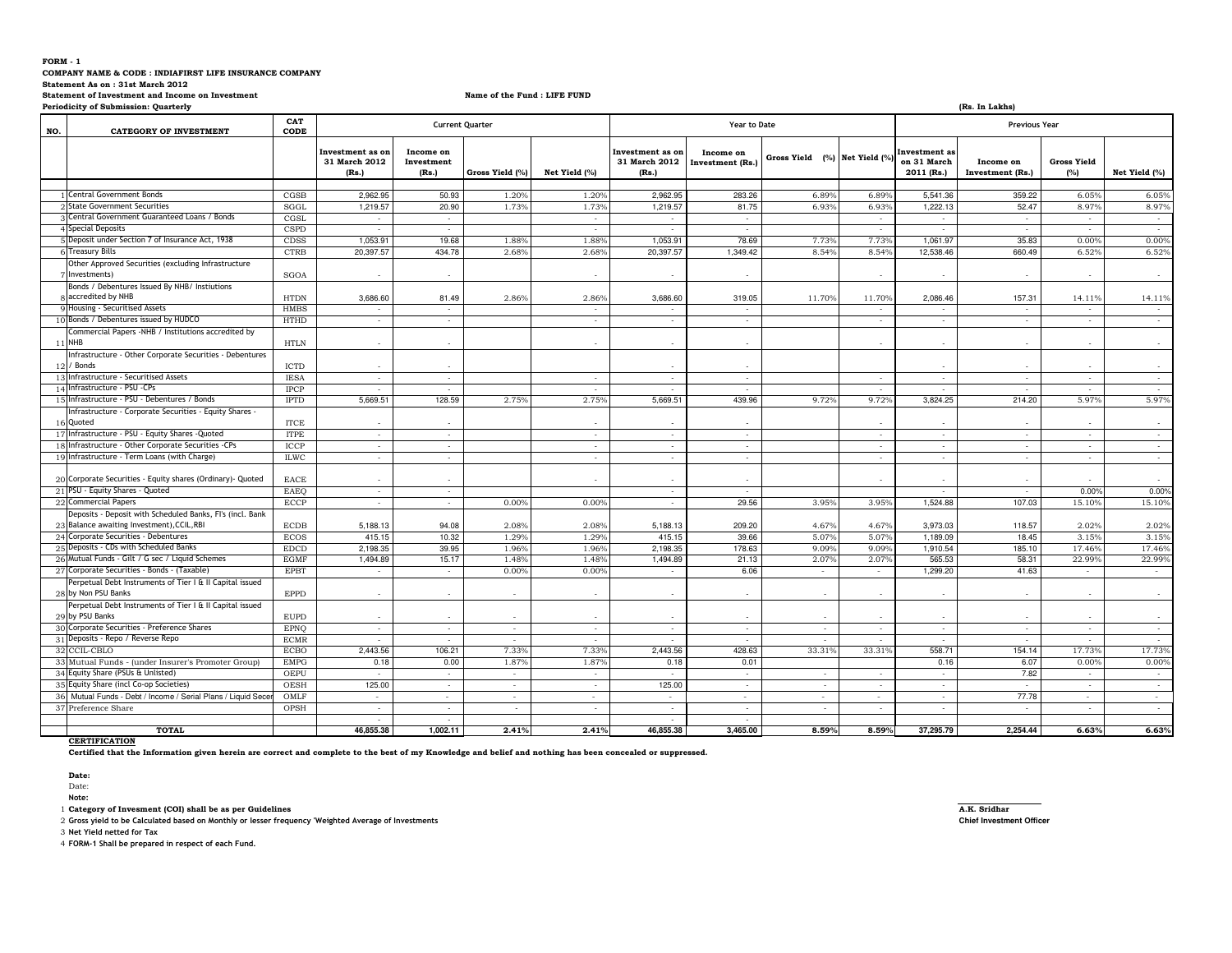**COMPANY NAME & CODE : INDIAFIRST LIFE INSURANCE COMPANY** 

**Statement As on : 31st March 20122** and the state of the state of the state of the state of the state of the state of the state of the state of the state of the state of the state of the state of the state of the state of the state of the state of the st

**Statement of Investment and Income on Investment**

#### **Name of the Fund : Unit Linked Fund**

**10.64% 153,493.80 1,273.63 1.11% 1.11% 77,544.51 2,807.61 6.20% 6.20%**

**Periodicity of Submission: Quarterly (Rs. In Lakhs) NO. CATEGORY OF INVESTMENT CAT CODEInvestment as on 31 March 2012 (Rs.)Income on Investment (Rs.) Gross Yield (%) Net Yield (%) Investment as on 31 March 2012 (Rs.)Income on Investment (Rs.) Gross Yield (%) Net Yield (%) Investment as on 31 March 2011 (Rs.)Income on Investment (Rs.) Gross Yield (%) Net Yield (%)** 11Central Government Bonds CGSB 2,104.15 14.40 1.11% 1.11% 2,104.15 79.62 6.32% 6.32% 495.79 8.31 0.03 0.03 2 State Government Securities State Government Securities SGGL - - - - - - - - - - - - Gentral Government Guaranteed Loans / Bonds Central Government Guaranteed Loans / Bonds CGSL - - - - - - - - - - - - Special Deposits CSPD - - - - - - - - - - - - 55 |Deposit under Section 7 of Insurance Act, 1938 CDDSS | CDSS | And Act | CDSS | And Act | CDSS | And Act | CDSS | CDSS | CDSS | CDSS | CDSS | CDSS | CDSS | CDSS | CDSS | CDSS | CDSS | CDSS | CDSS | CDSS | CDSS | CDSS | C 6 Treasury Bills 6 Treasury Bills CTRB CTRB 85.32 1.72 3.89% 3.89% 85.32 5.11 12.01% 12.01% 4.92 1.09 0.43% 0.43% 7Other Approved Securities (excluding Infrastructure Investments) $SGOA$  -  $\qquad \qquad$  -  $\qquad \qquad$  - - - - - - - - - 8 9Bonds / Debentures Issued By NHB/ Instiutions accredited by NHBB 138.70 7,055.39 138.70 2.81% 2.81% 2.81% 7,055.39 459.85 9.62% 9.62% 2,963.41 87.27 5.49% 5.49% Housing - Securitised Assets HMBS - - - - - - - - - - - - 10 Bonds / Debentures issued by HUDCO opBonds / Debentures issued by HUDCO https://www.charged.com/https://www.charged.com/https://www.charged.com/https://www.charged.com/https://www.charged.com/https://www.charged.com/https://www.charged.com/https://www.charg 11Commercial Papers -NHB / Institutions accredited by NHB | HTLN 12 13Infrastructure - Other Corporate Securities - Debentures / Bonds $ICTD$  -  $ICTD$  - - - - - - - - - - - - Infrastructure - Securitised Assets IESA - - - - - - - - - - - - 14 Infrastructure - PSU -CPs Infrastructure - PSU -CPs IPCP - - - - - - - - - - - - 15 Infrastructure - PSU - Debentures / Bonds IPTD 181.46 6,526.90 3.89% 3.89% 754.88 6,526.90 17.25% 17.25% 147.03 2,978.61 8.32% 8.32%16 Quoted 17Infrastructure - Corporate Securities - Equity Shares - ITCE - - - - - - - - - - - - Infrastructure - PSU - Equity Shares -Quoted ITPE - - - - - - - - - - - - 18 Infrastructure - Other Corporate Securities -CPs Infrastructure - Other Corporate Securities -CPs ICCP - - - - - - - - - - - - 19 Infrastructure - Term Loans (with Charge) Infrastructure - Term Loans (with Charge) ILWC - - - - - - - - - - - -  $20$ 0 Corporate Securities - Equity shares (Ordinary)- Quoted EACE 70,864.49 70,864.49 16.97% 16.97% 70,864.49 70,864.49 70,864.49 1,677.40 -3.02% -3.02% 38,583.48 1,086.13 4.76% 4.76% 4.76% 7.08% 21 PSU - Equity Shares - Quoted 1PSU - Equity Shares - Quoted EAEQ 17,039.46 1,845.08 16.12% 16.12% 17,039.46 1,539.56 − 11.72% 7,701.52 304.14 7.08% 7.08% 10.47% 22 Commercial Papers 2 Commercial Papers 201.73 45.85 10.47% 12.95% 56.07 12.95% 12.95% 921.73 45.85 10.47% 10.47% 10.47% 10.47% 10.95% 10.95% 921.73 10.47% 10.47% 10.47% 10.47% 10.47% 10.47% 10.47% 10.47% 10.47% 10.47% 10.47% 10.47% 10.47% 10  $2<sup>3</sup>$  24Deposits - Deposit with Scheduled Banks, FI's (incl. Bank Balance awaiting Investment),CCIL,RBIECDB 15.455.00 246.15 15,455.00 246.15 2.62% 2.62% 15,455.00 869.57 9.56% 9.56% 3,603.87 67.75 3.55% 3.55% 3.55% 6.14% A Corporate Securities - Debentures Becos 14,384.37 2.93.25 2.88% 2.88% 14,384.37 1,029.28 10.47% 10.47% 6,301.84 218.59 6.14% 6.14% 6.01% 25 Deposits - CDs with Scheduled Banks Deposits - CDs with Scheduled Banks EDCD 84.61 4,936.96 2.52% 2.52% 385.56 4,936.96 12.03% 12.03% 57.10 1,859.24 6.01% 6.01% $-262.04%$ 266Mutual Funds - Gilt / G sec / Liquid Schemes EGMF 141.36 141.36 284.69 141.36 284.69 9.45 39.90 - 262.04% -262.04% -262.04%  $-262.04\%$   $-262.04\%$ 27 Corporate Securities - Bonds - (Taxable) Corporate Securities - Bonds - (Taxable) EPBT 26.60 987.72 0.98% 0.98% 147.57 987.72 5.53% 5.53% 184.63 4,494.75 7.20% 7.20%28Perpetual Debt Instruments of Tier I & II Capital issued by Non PSU Bankss and the set of the EPPD in the set of the set of the set of the set of the set of the set of the set of the s - - - - - - - - - - 29 30Perpetual Debt Instruments of Tier I & II Capital issued by PSU Bankss and the set of the EUPD in the set of the set of the set of the set of the set of the set of the set of the set of the set of the set of the set of the set of the set of the set of the set of the set of the set of the se - - - - - - - - - - 0 Net Current Assets **ENCA** ENCA - 1,874.39 - 1,874.39 - 1,874.39 - 1,874.39 - 1,874.39 - 1,874.39 - 1,874.39 - 1,874.39 - 1,874.39 - 1,874.39 - 1,874.39 - 1,874.39 - 1,874.39 - 1,874.39 - 1,874.39 - 1,874.39 - 1,874.39 - 31 Corporate Securities - Preference Shares 1 Corporate Securities - Preference Shares EPNQ EPNQ Present and the corporate Securities - Preference Shares EPNQ Present and the corporate Securities - Preference Shares EPNQ Present and the corporate Securities - Prefer 32 Deposits - Repo / Reverse Repo Deposits - Repo / Reverse Repo ECMR - - - - - - - - - - - 33 CCIL-CBLO<br>34 Equity Share ECBO 196.56 7,318.27 2.83% 2.83% 435.86 7,318.27 6.38% 6.38% 161.67 6,774.79 4.06% 4.06% Equity Share (PSUs & Unlisted) OEPU - - - - - - 35 Equity Share (incl Co-op Societies) E Equity Share (incl Co-op Societies) OESH 4,720.01 4,720.01 6.15 0.22% 0.22% 4,720.01 - 17.47 -0.63% -0.63% 851.10 398.15 44.06% 44.06% 36 Mutual Funds - Debt / Income / Serial Plans / Liquid Secemes OMLF - - - - - - - - - - - - <sup>37</sup> Preference Share OPSH - - - - - - - - - - - - - - - - - - - - **TOTALCurrent Quarter Year to DatePrevious Year**

**Date:** 

**CERTIFICATION**

**Note:** 

1 **Category of Invesment (COI) shall be as per Guidelines A.K. Sridhar**

2 **Gross yield to be Calculated based on Monthly or lesser frequency 'Weighted Average of Investments Chief Investmentl Officer**

**153,493.80 11,667.52 10.64%**

- **Certified that the Information given herein are correct and complete to the best of my Knowledge and belief and nothing has been concealed or suppressed.**

3 **Net Yield netted for Tax**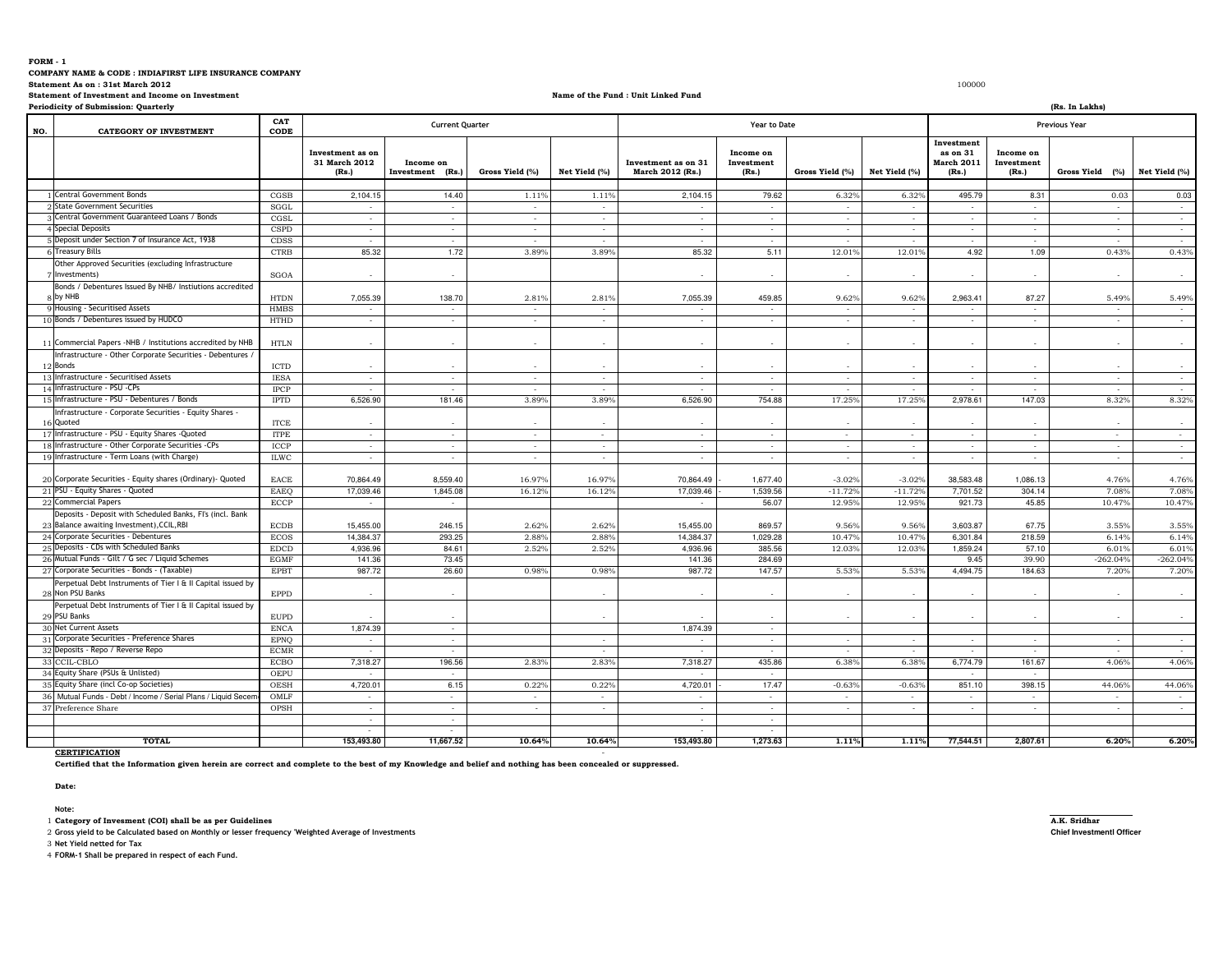#### **COMPANY NAME & CODE : INDIAFIRST LIFE INSURANCE COMPANY**

**Statement As on : 31st March 2012**

#### **Statement of Investment and Income on Investment**

**Name of the Fund : LIFE FUND**

| (Rs. In Lakhs)<br><b>Periodicity of Submission: Quarterly</b> |                                                                                 |                     |                                            |                               |                               |                |                                            |                               |                 |                          |                                                   |                               |                           |                |  |
|---------------------------------------------------------------|---------------------------------------------------------------------------------|---------------------|--------------------------------------------|-------------------------------|-------------------------------|----------------|--------------------------------------------|-------------------------------|-----------------|--------------------------|---------------------------------------------------|-------------------------------|---------------------------|----------------|--|
| NO.                                                           | <b>CATEGORY OF INVESTMENT</b>                                                   | CAT<br>CODE         |                                            | <b>Current Quarter</b>        |                               |                |                                            | Year to Date                  |                 |                          | <b>Previous Year</b>                              |                               |                           |                |  |
|                                                               |                                                                                 |                     | Investment as<br>on 31 March<br>2012 (Rs.) | Income on<br>Investment (Rs.) | Gross Yield (%) Net Yield (%) |                | Investment as<br>on 31 March<br>2012 (Rs.) | Income on<br>Investment (Rs.) | Gross Yield (%) | <b>Net Yield</b><br>(%)  | <b>Investment</b> as<br>on 31 March<br>2011 (Rs.) | Income on<br>Investment (Rs.) | <b>Gross Yield</b><br>(%) | Net Yield (%)  |  |
|                                                               | <b>Central Government Bonds</b>                                                 | CGSB                | 2,962.95                                   | 50.93                         | 1.20%                         | 1.20%          | 2,962.95                                   | 283.26                        | 6.89%           | 6.89%                    | 5,541.36                                          | 359.22                        | 6.05%                     | 6.05%          |  |
|                                                               | State Government Securities                                                     | SGGL                | 1,219.57                                   | 20.90                         | 1.73%                         | 1.73%          | 1,219.57                                   | 81.75                         | 6.93%           | 6.93%                    | 1,222.13                                          | 52.47                         | 8.97%                     | 8.97%          |  |
|                                                               | Central Government Guaranteed Loans / Bonds                                     | CGSL                | $\epsilon$                                 | $\sim$                        |                               | $\sim$         | $\sim$                                     | $\sim$                        |                 | $\cdot$                  | $\overline{\phantom{a}}$                          | $\sim$                        | $\cdot$                   | $\sim$         |  |
|                                                               | Special Deposits                                                                | <b>CSPD</b>         |                                            | $\overline{\phantom{a}}$      | $\sim$<br>$\sim$              | $\sim$         |                                            |                               |                 |                          |                                                   |                               |                           | ۰.             |  |
|                                                               | Deposit under Section 7 of Insurance Act, 1938                                  |                     |                                            |                               |                               |                |                                            |                               |                 |                          |                                                   |                               |                           |                |  |
|                                                               | 6 Treasury Bills                                                                | CDSS<br><b>CTRB</b> | 1,053.91<br>20,397.57                      | 19.68<br>434.78               | 1.88%<br>2.68%                | 1.88%<br>2.68% | 1,053.9<br>20,397.57                       | 78.69<br>1,349.42             | 7.73%<br>8.54%  | 7.73%<br>8.54%           | 1,061.97<br>12,538.46                             | 35.83                         | 0.00%                     | 0.00%<br>6.52% |  |
|                                                               | Other Approved Securities (excluding Infrastructure<br>Investments)             | SGOA                | $\overline{\phantom{a}}$                   |                               | $\sim$                        | $\sim$         | $\sim$                                     |                               |                 |                          |                                                   | 660.49                        | 6.52%                     | $\sim$         |  |
|                                                               | Bonds / Debentures Issued By NHB/ Instiutions                                   |                     |                                            |                               |                               |                |                                            |                               |                 |                          |                                                   |                               |                           |                |  |
|                                                               | accredited by NHB                                                               | <b>HTDN</b>         | 3,686.60                                   | 81.49                         | 2.86%                         | 2.86%          | 3,686.60                                   | 319.05                        | 11.70%          | 11.70%                   | 2,086.46                                          | 157.31                        | $14.11^{\circ}$           | 14.11%         |  |
|                                                               | 9 Housing - Securitised Assets                                                  | <b>HMBS</b>         | $\sim$                                     | $\sim$                        | $\sim$                        | $\sim$         | ٠.                                         | $\sim$                        |                 | $\sim$                   | $\sim$                                            | $\sim$                        | $\sim$                    | $\sim$         |  |
|                                                               | 10 Bonds / Debentures issued by HUDCO                                           | <b>HTHD</b>         | $\sim$                                     | $\sim$                        | $\sim$                        | $\sim$         | $\sim$                                     | $\sim$                        |                 | $\sim$                   | $\sim$                                            | $\sim$                        | $\sim$                    | $\sim$         |  |
|                                                               | Commercial Papers -NHB / Institutions accredited by<br>11 NHB                   | <b>HTLN</b>         | $\sim$                                     |                               | $\sim$                        | $\sim$         | $\sim$                                     |                               |                 |                          |                                                   |                               |                           | $\sim$         |  |
|                                                               | nfrastructure - Other Corporate Securities - Debentures                         |                     |                                            |                               |                               |                |                                            |                               |                 |                          |                                                   |                               |                           |                |  |
|                                                               | / Bonds                                                                         | <b>ICTD</b>         |                                            |                               | $\sim$                        |                |                                            |                               |                 |                          |                                                   |                               |                           |                |  |
|                                                               | 13 Infrastructure - Securitised Assets                                          | <b>IESA</b>         | ÷                                          | $\overline{\phantom{a}}$      | $\sim$                        | $\sim$         | $\sim$                                     |                               |                 |                          |                                                   |                               |                           | $\sim$         |  |
|                                                               | 14 Infrastructure - PSU - CPs                                                   | <b>IPCP</b>         | $\sim$                                     | $\sim$                        | $\sim$                        | $\sim$         | $\sim$                                     | $\sim$                        |                 | $\sim$                   | $\sim$                                            | $\sim$                        | $\sim$                    | $\sim$         |  |
|                                                               | 15 Infrastructure - PSU - Debentures / Bonds                                    | <b>IPTD</b>         | 5,669.51                                   | 128.59                        | 2.75%                         | 2.75%          | 5,669.51                                   | 439.96                        | 9.72%           | 9.72%                    | 3,824.25                                          | 214.20                        | 5.97%                     | 5.97%          |  |
|                                                               | Infrastructure - Corporate Securities - Equity Shares -                         |                     |                                            |                               |                               |                |                                            |                               |                 |                          |                                                   |                               |                           |                |  |
|                                                               | 16 Quoted                                                                       | <b>ITCE</b>         | ٠                                          |                               | $\sim$                        | $\sim$         |                                            |                               |                 |                          |                                                   |                               |                           |                |  |
|                                                               | 17 Infrastructure - PSU - Equity Shares - Quoted                                | <b>ITPE</b>         | ÷.                                         | $\sim$                        | $\sim$                        | $\sim$         | $\sim$                                     |                               |                 |                          | ×.                                                |                               |                           | $\sim$         |  |
|                                                               | 18 Infrastructure - Other Corporate Securities -CPs                             | ICCP                | $\sim$                                     | $\sim$                        | $\sim$                        | $\sim$         | $\sim$                                     | $\sim$                        |                 | $\sim$                   | ٠                                                 | $\sim$                        | $\overline{\phantom{a}}$  | $\sim$         |  |
|                                                               | 19 Infrastructure - Term Loans (with Charge)                                    | <b>ILWC</b>         | $\sim$                                     | $\sim$                        | $\sim$                        | $\sim$         | $\sim$                                     | $\sim$                        |                 | $\sim$                   | $\sim$                                            | $\sim$                        | $\sim$                    | $\sim$         |  |
|                                                               |                                                                                 |                     |                                            |                               |                               |                |                                            |                               |                 |                          |                                                   |                               |                           |                |  |
|                                                               | 20 Corporate Securities - Equity shares (Ordinary) - Quoted                     | <b>EACE</b>         | $\overline{\phantom{a}}$                   |                               | $\sim$                        |                |                                            |                               |                 |                          |                                                   |                               |                           |                |  |
|                                                               | 21 PSU - Equity Shares - Quoted                                                 | <b>EAEO</b>         | $\sim$                                     | $\sim$                        |                               |                | $\sim$                                     | $\sim$                        |                 |                          | $\sim$                                            | $\sim$                        | 0.00%                     | 0.00%          |  |
|                                                               | 22 Commercial Papers                                                            | ECCP                | $\sim$                                     | $\sim$                        | $\sim$                        | $\sim$         | $\sim$                                     | 29.56                         | 3.95%           | 3.95%                    | 1,524.88                                          | 107.03                        | 15.10%                    | 15.10%         |  |
|                                                               | Deposits - Deposit with Scheduled Banks, Fl's (incl. Bank                       |                     |                                            |                               |                               |                |                                            |                               |                 |                          |                                                   |                               |                           |                |  |
|                                                               | 23 Balance awaiting Investment), CCIL, RBI                                      | <b>ECDB</b>         | 5,188.13                                   | 94.08                         | 2.08%                         | 2.08%          | 5,188.13                                   | 209.20                        | 4.67%           | 4.67%                    | 3,973.03                                          | 118.57                        | 2.02%                     | 2.02%          |  |
|                                                               | 24 Corporate Securities - Debentures                                            | <b>ECOS</b>         | 415.15                                     | 10.32                         | 1.29%                         | 1.299          | 415.15                                     | 39.66                         | 5.079           | 5.07                     | 1,189.09                                          | 18.45                         | 3.15%                     | 3.15%          |  |
|                                                               | 25 Deposits - CDs with Scheduled Banks                                          | <b>EDCD</b>         | 2,198.35                                   | 39.95                         | 1.96%                         | 1.96%          | 2,198.35                                   | 178.63                        | 9.09%           | 9.099                    | 1,910.54                                          | 185.10                        | 17.46%                    | 17.46%         |  |
|                                                               | 26 Mutual Funds - Gilt / G sec / Liquid Schemes                                 | <b>EGMF</b>         | 1,494.89                                   | 15.17                         | $1.48^{\circ}$                | 1.489          | 1,494.89                                   | 21.13                         | 2.079           | $2.07^{\circ}$           | 565.53                                            | 58.31                         | 22.99                     | 22.99%         |  |
|                                                               | 27 Corporate Securities - Bonds - (Taxable)                                     | <b>EPBT</b>         | $\sim$                                     | $\sim$                        | 0.00%                         | 0.00%          | $\sim$                                     | 6.06                          | $\sim$          | $\sim$                   | 1,299.20                                          | 41.63                         | $\sim$                    | $\sim$         |  |
|                                                               | Perpetual Debt Instruments of Tier I & II Capital issued<br>28 by Non PSU Banks | <b>EPPD</b>         | $\sim$                                     |                               | $\sim$                        | $\sim$         | $\sim$                                     |                               | ÷               |                          | ×.                                                |                               |                           | $\sim$         |  |
|                                                               | Perpetual Debt Instruments of Tier I & II Capital issued                        |                     |                                            |                               |                               |                |                                            |                               |                 |                          |                                                   |                               |                           |                |  |
|                                                               | 29 by PSU Banks                                                                 | <b>EUPD</b>         | ٠                                          |                               | $\sim$                        | $\sim$         | $\overline{\phantom{a}}$                   |                               |                 |                          |                                                   |                               |                           |                |  |
|                                                               | 30 Corporate Securities - Preference Shares                                     | <b>EPNO</b>         | $\sim$                                     | $\sim$                        | $\sim$                        | $\sim$         | $\sim$                                     | $\sim$                        | $\sim$          | $\sim$                   | ×.                                                | $\sim$                        | $\epsilon$                | $\sim$         |  |
|                                                               | 31 Deposits - Repo / Reverse Repo                                               | <b>ECMR</b>         | $\sim$                                     | $\sim$                        | $\sim$                        | $\sim$         | $\sim$                                     | $\sim$                        | $\sim$          | $\sim$                   | $\sim$                                            | $\sim$                        | $\sim$                    | $\sim$ $-$     |  |
|                                                               | 32 CCIL-CBLO                                                                    | <b>ECBO</b>         | 2.443.56                                   | 106.21                        | 7.33%                         | 7.33%          | 2,443.56                                   | 428.63                        | 33.31%          | 33.31 <sup>9</sup>       | 558.71                                            | 154.14                        | 17.73%                    | 17.73%         |  |
|                                                               | 33 Mutual Funds - (under Insurer's Promoter Group)                              | <b>EMPG</b>         | 0.18                                       | 0.00                          | 1.87%                         | 1.87%          | 0.18                                       | 0.01                          |                 |                          | 0.16                                              | 6.07                          | $0.00^{\circ}$            | 0.00%          |  |
|                                                               | 34 Equity Share (PSUs & Unlisted)                                               | OEPU                | $\sim$                                     | $\sim$                        | $\sim$                        | $\sim$         | $\sim$                                     | $\sim$                        | $\sim$          | $\sim$                   | $\sim$                                            | 7.82                          | $\sim$                    | $\sim$         |  |
|                                                               | 35 Equity Share (incl Co-op Societies)                                          | <b>OESH</b>         | 125.00                                     | $\sim$                        | $\sim$                        | $\sim$         | 125.00                                     | $\sim$                        | $\cdot$         | $\overline{\phantom{a}}$ | ٠                                                 | $\sim$                        | $\overline{\phantom{a}}$  | $\sim$         |  |
|                                                               | 36 Mutual Funds - Debt / Income / Serial Plans / Liquid Sece                    | OMLF                |                                            | ×.                            | $\sim$                        | $\sim$         | $\sim$                                     | $\sim$                        | $\sim$          |                          | $\sim$                                            | 77.78                         |                           | $\sim$         |  |
|                                                               | 37 Preference Share                                                             | OPSH                | $\sim$                                     | $\sim$                        | $\sim$                        | $\sim$         | $\sim$                                     | $\sim$                        | $\sim$          | $\sim$                   | ٠                                                 | $\sim$                        | $\sim$                    | $\sim$         |  |
|                                                               |                                                                                 |                     | $\overline{\phantom{a}}$                   | $\sim$                        |                               |                | $\sim$                                     | $\sim$                        |                 |                          |                                                   |                               |                           |                |  |
|                                                               | <b>TOTAL</b>                                                                    |                     | 46,855.38                                  | 1,002.11                      | 2.41%                         | 2.41%          | 46,855.38                                  | 3,465.00                      | 8.59%           | 8.59%                    | 37,295.79                                         | 2.254.44                      | 6.63%                     | 6.63%          |  |

## **CERTIFICATION**

**Certified that the Information given herein are correct and complete to the best of my Knowledge and belief and nothing has been concealed or suppressed.**

### **Date: 31st March 2012**

**Note:** 

1 **Category of Invesment (COI) shall be as per Guidelines A.K. Sridhar**

2 **Gross yield to be Calculated based on Monthly or lesser frequency 'Weighted Average of Investments Chief Investment Officer**

3 **Net Yield netted for Tax**